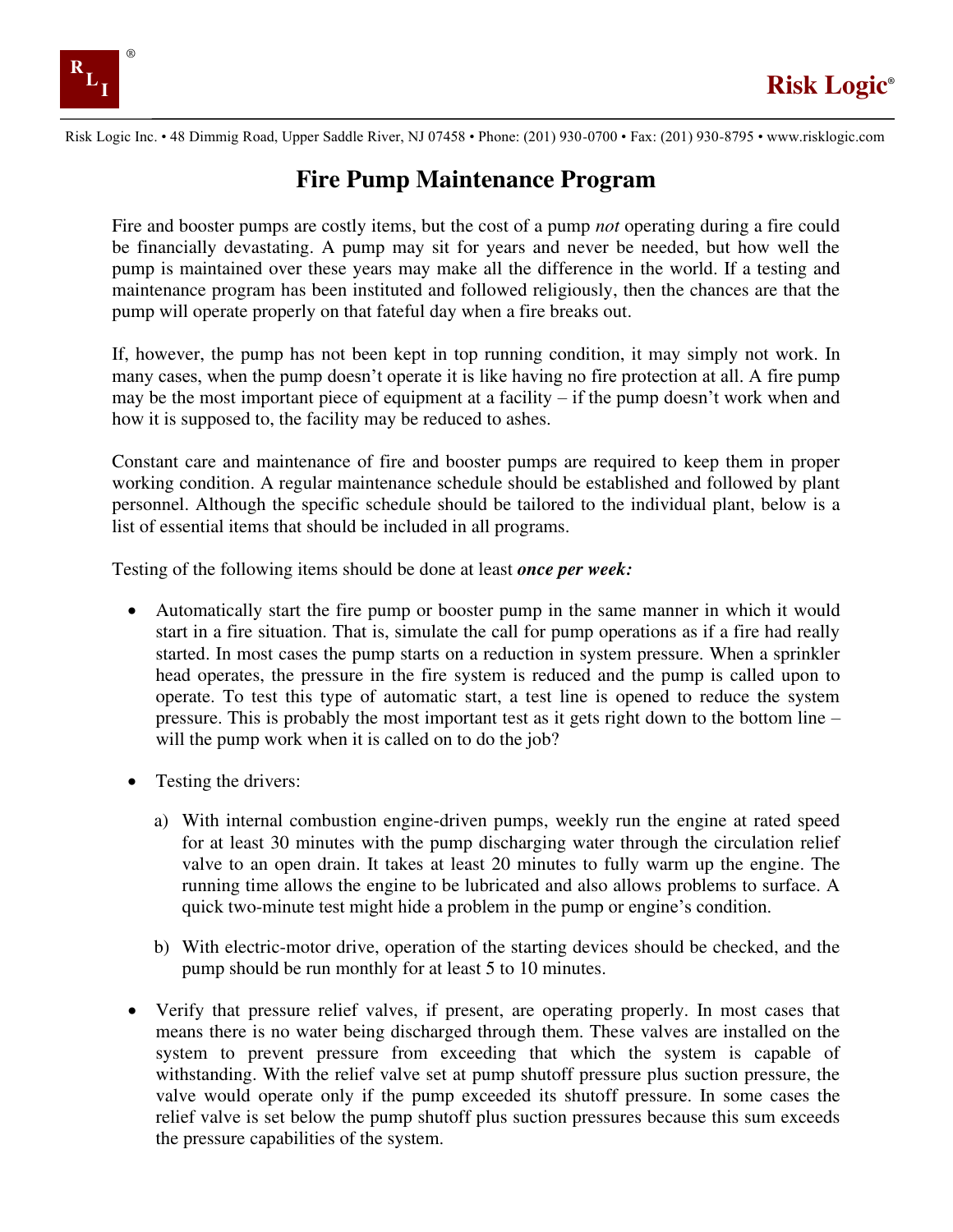- Verify waterflow to packing in the stuffing box (a slight leakage of water usually indicates that lubrication provided by water is adequate) and check the pump temperature. Feel the pump casing and bearings for overheating and signs of excess friction.
- Check water supplies. Suction tanks should be overflowed or checked visually. In cold weather, heat to the supply lines and suction source should be assured. For open bodies of water, check the suction intake for possible obstructions. Verify that drought or dry conditions have not significantly reduced the water supply. On public supply booster pumps, all valves on the suction line should be checked as part of the weekly valve inspection.
- Check pump room temperature. It should be a minimum of 40°F (4°C). For internal combustion engines the recommended minimum temperature is 70ºF (21ºC). (If the room temperature is maintained between 40ºF and 70ºF, then an engine jacket water heater should be provided for internal combustion engines.)
- For diesel engines, make sure the engine is clean and dry and check:
	- a) Fuel tank levels. Maintain them at least three-quarters full.
	- b) The quality and quantity of the crankcase oil, and renew it if it has become fouled or has lost viscosity.
	- c) That the battery charger and batteries are in good condition and operating properly.
	- d) Cleanliness of the strainer in the water cooling system. Clean it when necessary. Note temperature of the cooling system.
	- e) Proper operation of engine instruments (rpm, oil pressure, temperature amps).
	- f) Test the operation of the speed governor.

## On a *monthly* basis:

• Check the specific gravity of the battery electrolyte.

## On a *semi-annual* schedule:

• Examine the oil filter and insert a new filter cartridge if necessary.

On an annual basis, a water flow test should be conducted and should include:

- All tests listed above in the weekly, monthly and semi-annual tests.
- Water flow measurements and suction and discharge pressure readings should be recorded for several different flow volumes. These data can be plotted on a rating chart and the pump performance can be evaluated and followed over the years. The performance of any given test can be compared with the pump acceptance test, other yearly tests, and the pump manufacturer's characteristic pump curve. Deterioration in pump performance can be readily identified, and problems can be corrected before the pump becomes incapacitated.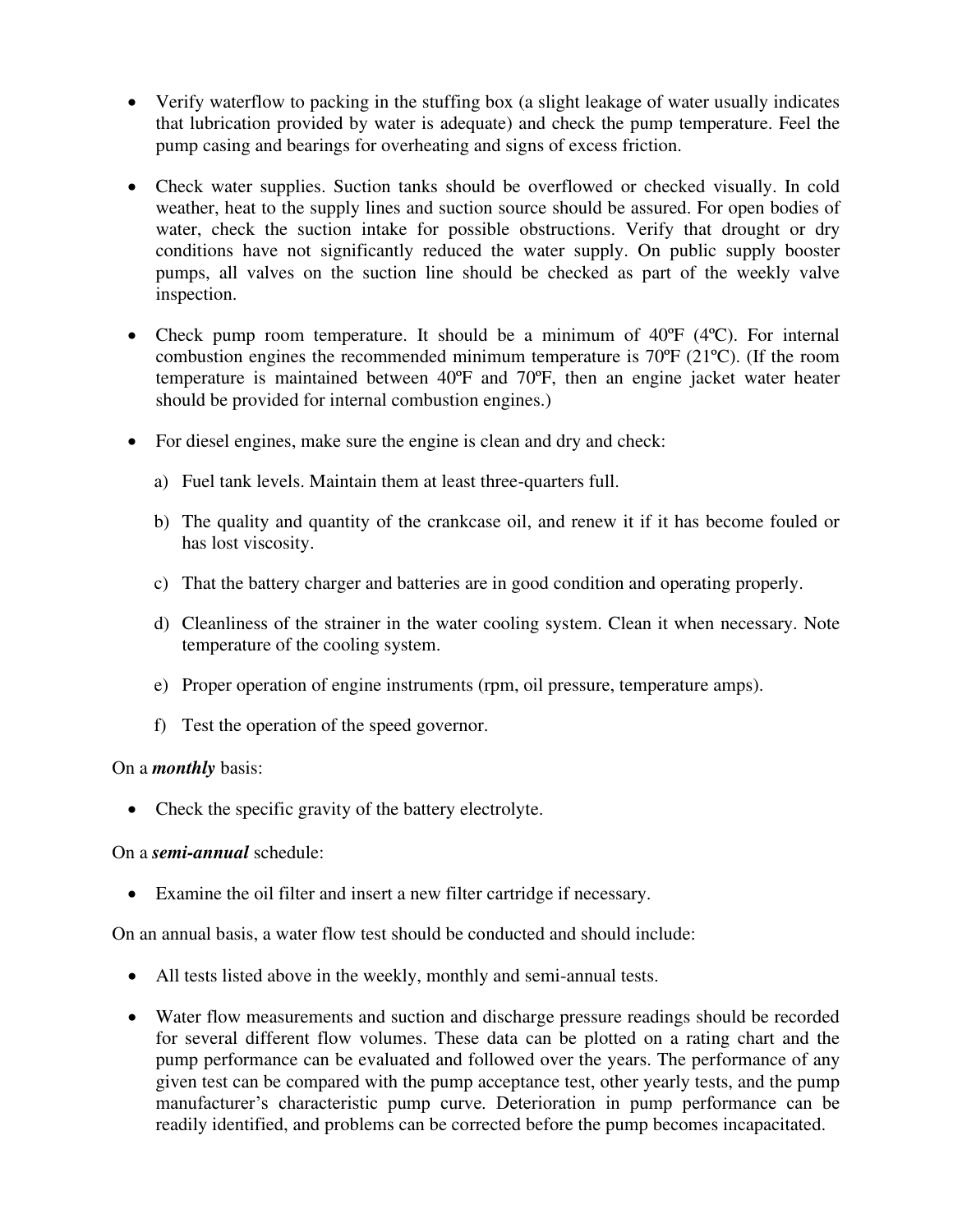Normally, there will be no more than a slight difference between pump tests. A reduction in capacity of up to ten percent over the life of the pump due to normal wear is tolerable.

Flow and pressure readings should be taken for at least three well-spaced points on the pump curve (at churn or no-flow, near the pump rating, and at 150 percent flow point). If required flows cannot be met, or if there is more than a slightly noticeable change in performance, the problem should be ascertained and remedied without delay.

Water should be flowed through a hydrant or hose header, or through a Factory Mutual Research Corporation Approved flow meter discharging to a drain or impounded water supply.

• Check the rate at which water is discharged from the heat exchanger and exhaust manifold. Compare the cooling water discharge rate with previous observations and the recommended rate. Usually all that is needed for this test is a bucket and a watch with a second hand.